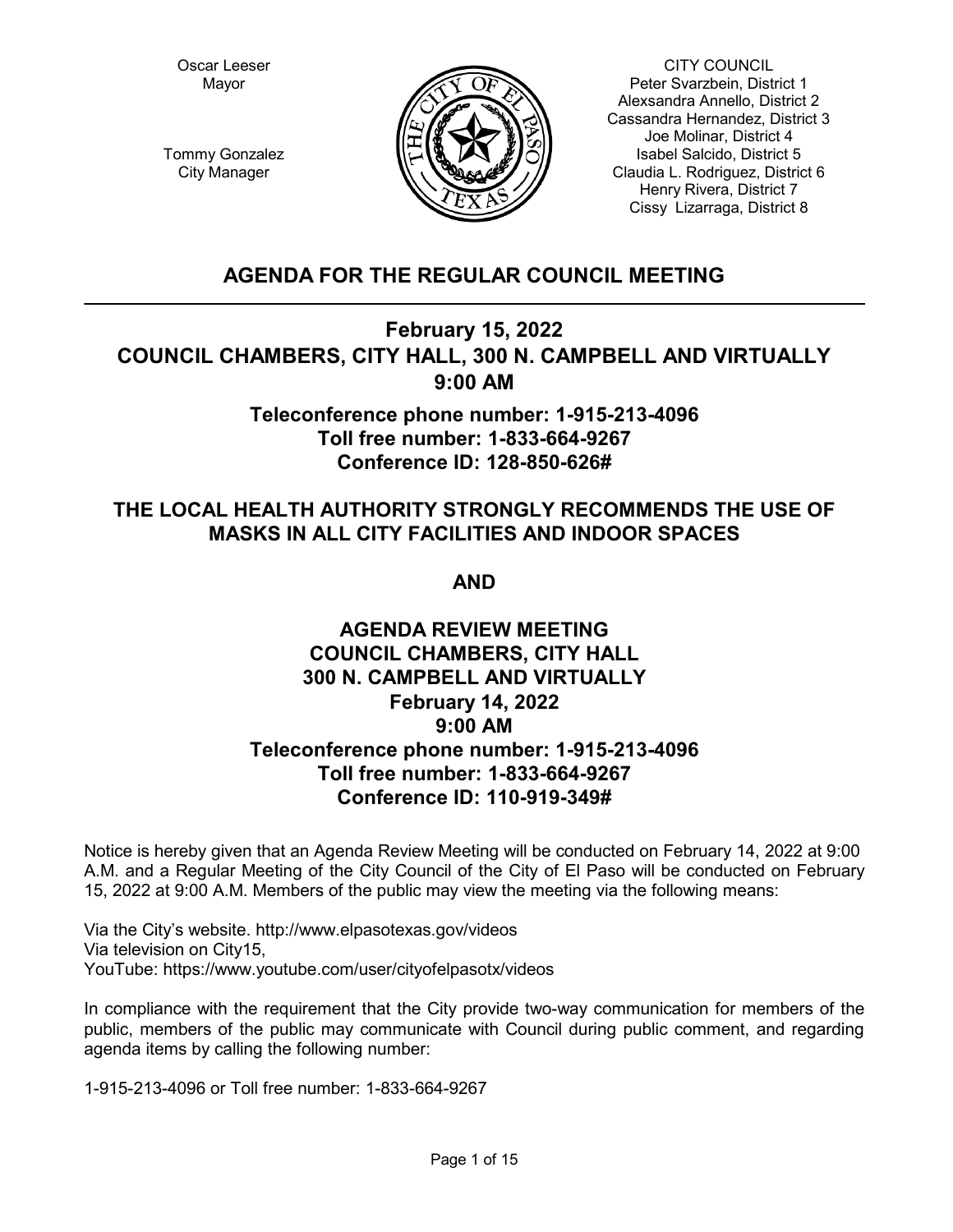**At the prompt please enter the corresponding Conference ID:**

**Agenda Review, February 14, 2022 Conference ID: 110-919-349# Regular Council Meeting, February 15, 2022 Conference ID: 128-850-626#**

**The public is strongly encouraged to sign up to speak on items on this agenda before the start of this meeting on the following links:**

**https://www.elpasotexas.gov/city-clerk/meetings/city-council-meetings and http://legacy.elpasotexas.gov/muni\_clerk/Sign-Up-Form-Call-To-The-Public.php**

**The following members of City Council will be present via video conference:**

**Representatives Cassandra Hernandez and Cissy Lizarraga**

**A quorum of City Council must participate in the meeting.**

# **ROLL CALL**

# **INVOCATION BY POLICE CHAPLAIN ROBERT HEMPHILL, JR. PH.D.**

# **PLEDGE OF ALLEGIANCE**

# **MAYOR'S PROCLAMATIONS**

## **Career and Technical Education Day**

## **Gilbert Trejo Day**

# **NOTICE TO THE PUBLIC**

All matters listed under the CONSENT AGENDA, including those on the Addition to the Agenda, will be considered by City Council to be routine and will be enacted by one motion unless separate discussion is requested by Council Members. Prior to the vote, members of the audience may ask questions regarding items on the consent agenda. When the vote has been taken, if an item has not been called out for separate discussion, the item has been approved. Council may, however, reconsider any item at any time during the meeting.

# **CONSENT AGENDA - APPROVAL OF MINUTES:**

# **Goal 6: Set the Standard for Sound Governance and Fiscal Management**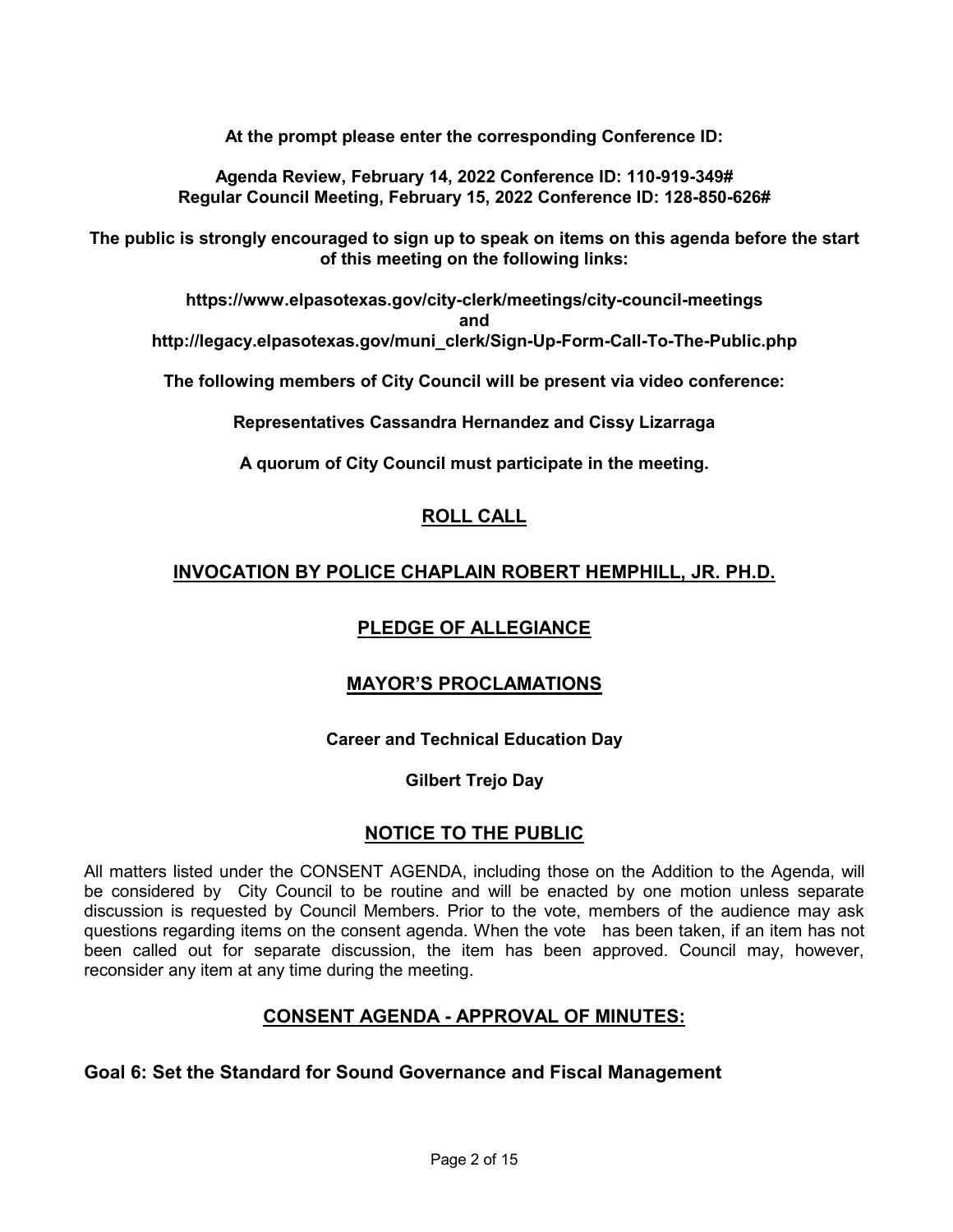**1.** Approval of Minutes of the Regular City Council Meeting of January 19, 2022, and the Agenda Review Meeting of January 31, 2022.

#### **All Districts**

City Clerk's Office, Laura D. Prine, (915) 212-0049

# **CONSENT AGENDA - REQUEST TO EXCUSE ABSENT CITY COUNCIL MEMBERS:**

**[22-215](http://elpasotexas.legistar.com/gateway.aspx?m=l&id=/matter.aspx?key=6679)**

# **2. CONSENT AGENDA - REQUEST TO EXCUSE ABSENT CITY COUNCIL MEMBERS:**

# **CONSENT AGENDA - RESOLUTIONS:**

#### **Goal 1: Create an Environment Conducive to Strong, Sustainable Economic Development:**

**3.** A Resolution to authorize the City Manager to sign a "First Amendment to Operating Agreement," in substantially the form attached to the Resolution, providing a one-year extension to those airlines having an existing "Operating Agreement" with the City of El Paso, provided that the subject airline is not in default of any of the terms of its Operating Agreement. **[22-187](http://elpasotexas.legistar.com/gateway.aspx?m=l&id=/matter.aspx?key=6651)**

#### **District 3**

Airport, Sam Rodriguez, (915) 212-7300

**4.** A Resolution to authorize the City Manager to sign a "Third Amendment to Operating Agreement," or a "Third Amendment to Airline Operating Agreement and Terminal Building Lease" in substantially the form attached to the Resolution, providing two additional one-year extensions to airlines having either an existing "Operating Agreement" or an existing "Airline Operating Agreement and Terminal Building Lease" with the City of El Paso, provided that the subject airline is not in default of any of the terms of its existing agreement. **[22-188](http://elpasotexas.legistar.com/gateway.aspx?m=l&id=/matter.aspx?key=6652)**

#### **District 3**

Airport, Sam Rodriguez, (915) 212-7300

#### **Goal 3: Promote the Visual Image of El Paso**

**5.** A Resolution that the City of El Paso consents to the Paseo Del Este Municipal Utility District No. 6 request to serve and annex certain property located within the Extraterritorial Jurisdiction of the City of El Paso, Texas. **(ETJ)** Subject Property: South of Eastlake Blvd. and West of Darrington Rd. Applicant: Paseo Del Este Municipal Utility District No. 6 and Northtowne Village Joint Venture. **[22-168](http://elpasotexas.legistar.com/gateway.aspx?m=l&id=/matter.aspx?key=6632)**

#### **Extraterritorial Jurisdiction**

Planning and Inspections, Philip F. Etiwe, (915) 212-1553 Planning and Inspections, Raul Garcia, (915) 212-1643

## **Goal 4: Enhance El Paso's Quality of Life through Recreational, Cultural and Educational Environments**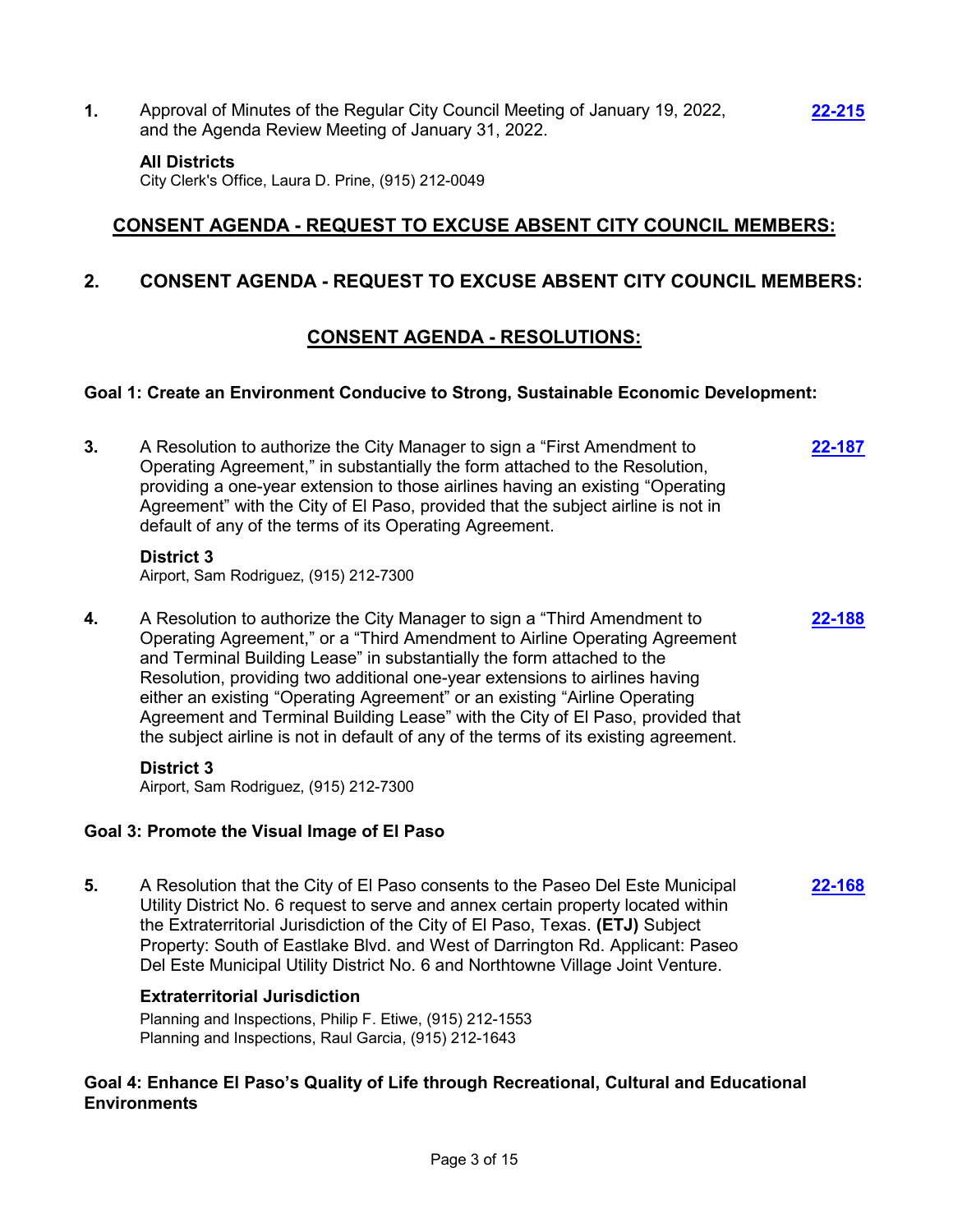**6.** That the City Manager be authorized to sign a Foundation Agreement between the City of El Paso and the El Paso Museum of Art Foundation ("Foundation") regarding the Foundation's financial support of the El Paso Museum of Art ("EPMA") and the responsibilities of each Party to work collaboratively to sustain, enhance and improve the EPMA. **[22-182](http://elpasotexas.legistar.com/gateway.aspx?m=l&id=/matter.aspx?key=6646)**

### **All Districts**

Museums and Cultural Affairs, Ben Fyffe, (915) 212-1766

### **Goal 6: Set the Standard for Sound Governance and Fiscal Management**

- **7.** A Resolution giving City Council representatives an opportunity to interview the following three recommended Public Service Board candidates prior to voting on the appointment: **[22-179](http://elpasotexas.legistar.com/gateway.aspx?m=l&id=/matter.aspx?key=6643)**
	- 1. Marybeth Stevens
	- 2. Luis Rosas
	- 3. Stefanie Block Uribarri

#### **All Districts**

City Manager's Office, Karina Brasgalla, (915) 212-1570 City Manager's Office, Elizabeth Triggs, (915) 212-1619

# **CONSENT AGENDA - BOARD RE-APPOINTMENTS:**

## **Goal 8: Nurture and Promote a Healthy, Sustainable Community**

| 8.  | Joel Calderon to the Regional Renewable Energy Advisory Council by<br>Representative Alexsandra Annello, District 2. | 22-203 |
|-----|----------------------------------------------------------------------------------------------------------------------|--------|
|     | Members of the City Council, Representative Alexsandra Annello, (915-212-0002                                        |        |
| 9.  | Joseph Gutierrez to the Regional Renewable Energy Advisory Council by<br>Representative Henry Rivera, District 7.    | 22-210 |
|     | Members of the City Council, Representative Henry Rivera, (915) 212-0007                                             |        |
| 10. | Gina Gagen to the Animal Shelter Advisory Committee by Representative<br>Henry Rivera, District 7.                   | 22-209 |
|     | Members of the City Council, Representative Henry Rivera, (915) 212-0007                                             |        |

# **CONSENT AGENDA - BOARD APPOINTMENTS:**

## **Goal 3: Promote the Visual Image of El Paso**

**11.** Victor Hurtado to the Historic Landmark Commission by Representative Alexsandra Annello, District 2. **[22-199](http://elpasotexas.legistar.com/gateway.aspx?m=l&id=/matter.aspx?key=6663)**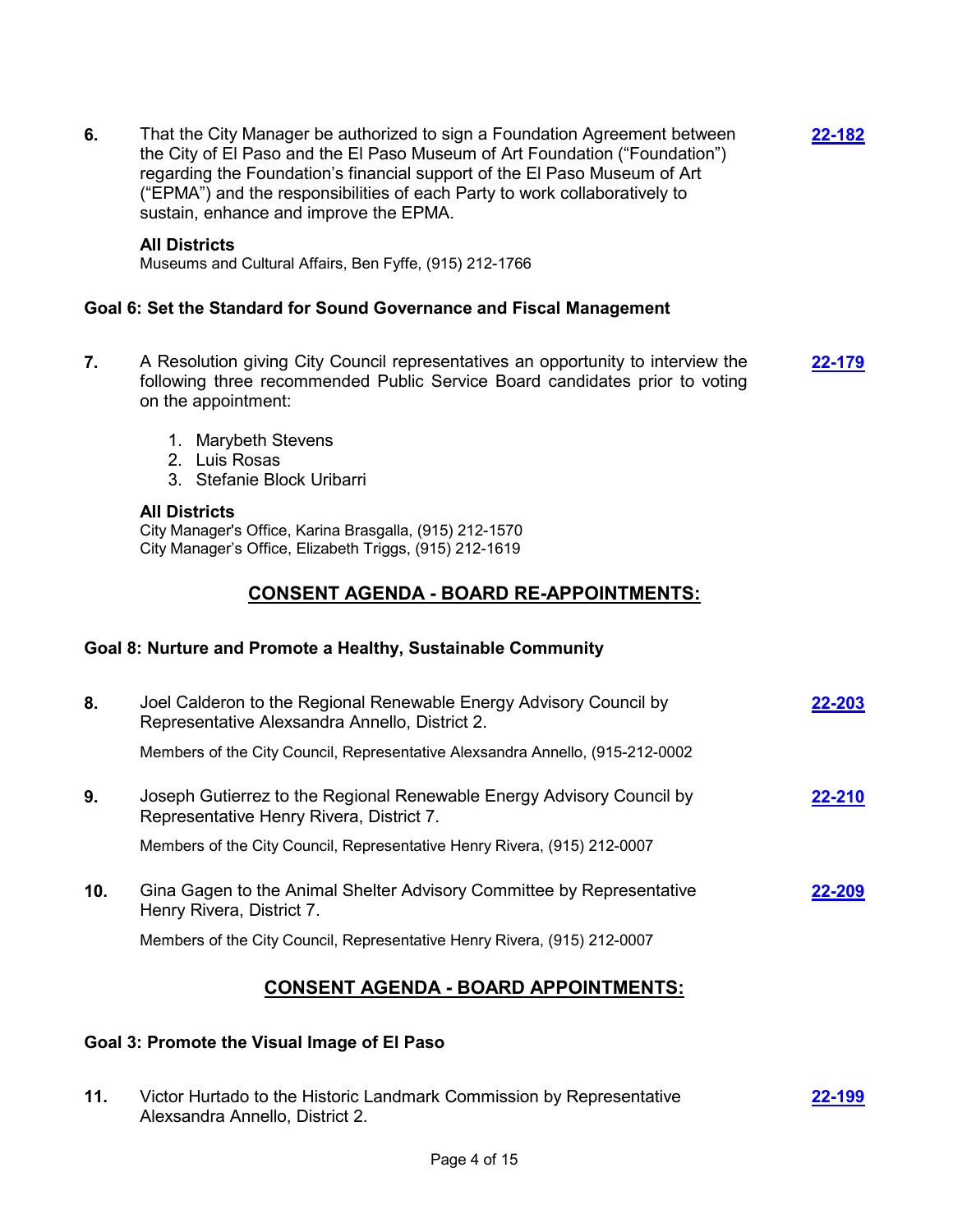Members of the City Council, Representative Alexsandra Annello, (915) 212-0002

## **Goal 4: Enhance El Paso's Quality of Life through Recreational, Cultural and Educational Environments**

**12.** Deborah Zuloaga to the Greater El Paso Civic, Convention and Tourism Advisory Board by Representative Joe Molinar, District 4. **[22-197](http://elpasotexas.legistar.com/gateway.aspx?m=l&id=/matter.aspx?key=6661)** Members of the City Council, Representative Joe Molinar, (915) 212-0004

### **Goal 6: Set the Standard for Sound Governance and Fiscal Management**

**13.** Joe Gudenrath to the Ad Hoc Charter Advisory Committee by Representative Isabel Salcido, District 5. **[22-213](http://elpasotexas.legistar.com/gateway.aspx?m=l&id=/matter.aspx?key=6677)**

Members of the City Council, Representative Isabel Salcido, (915) 212-0005

# **CONSENT AGENDA - APPLICATIONS FOR TAX REFUNDS:**

#### **Goal 6: Set the Standard for Sound Governance and Fiscal Management**

**14.** That the tax refunds listed on the attachment posted with this agenda be approved. This action would allow us to comply with state law which requires approval by the legislative body of refunds of tax overpayments greater than \$2,500.00. (See Attachment A) **[22-171](http://elpasotexas.legistar.com/gateway.aspx?m=l&id=/matter.aspx?key=6635)**

#### **All Districts**

Tax Office, Maria O. Pasillas, (915) 212-1737

# **CONSENT AGENDA - NOTICE FOR NOTATION:**

## **Goal 5: Promote Transparent and Consistent Communication Amongst All Members of the Community**

**15.** Accept the donation of \$3,087.56 from the County of El Paso for a holiday and community engagement event that was hosted in District 3. **[22-206](http://elpasotexas.legistar.com/gateway.aspx?m=l&id=/matter.aspx?key=6670)**

Members of the City Council, Representative Cassandra Hernandez, (915) 212-0003

# **CONSENT AGENDA - NOTICE OF CAMPAIGN CONTRIBUTIONS:**

#### **Goal 6: Set the Standard for Sound Governance and Fiscal Management**

**16.** For notation pursuant to Section 2.92.080 of the City Code, receipt of campaign contribution by Representative Isabel Salcido in the amount of \$2,500.00 from Gayle G. Hunt and Woody L. Hunt. **[22-211](http://elpasotexas.legistar.com/gateway.aspx?m=l&id=/matter.aspx?key=6675)**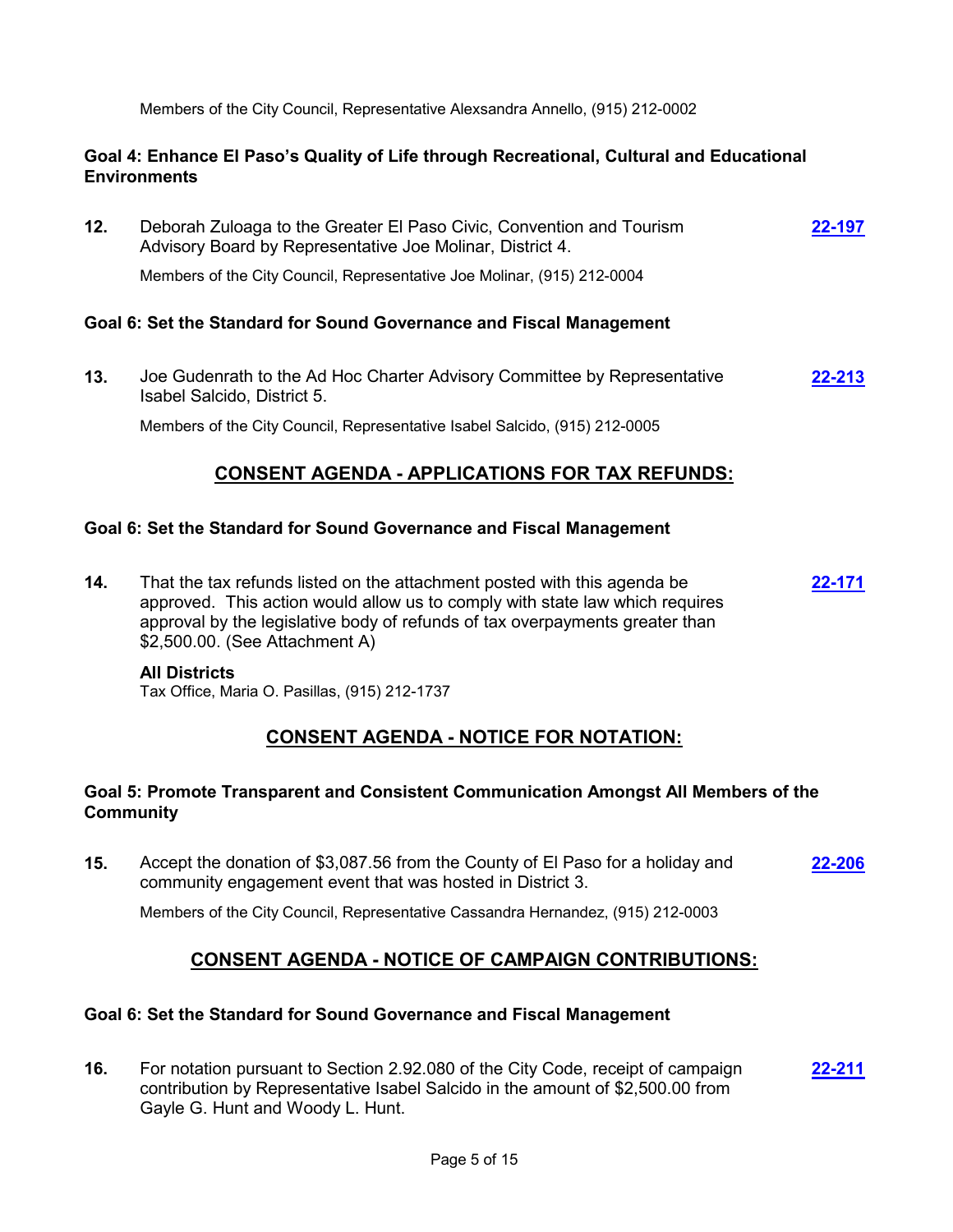Members of the City Council, Representative Isabel Salcido, (915) 212-0005

# **CONSENT AGENDA - REQUEST FOR PROPOSAL:**

#### **Goal 2: Set the Standard for a Safe and Secure City**

**17.** This linkage to Strategic Plan is subsection 2.7 - Maximize Municipal Court efficiency and enhance customer experience. **[22-191](http://elpasotexas.legistar.com/gateway.aspx?m=l&id=/matter.aspx?key=6655)**

Request that the Director of Purchasing & Strategic Sourcing be authorized to issue a purchase order to Justice Systems, Inc. referencing Contract 2013-211R Municipal Court Software Rebid. This change order is to increase the contract by \$60,475.50 for a total amount not to exceed \$2,677,355.50. The change order will cover the expenses for maintenance and support for the Full Court Enterprise (FCE) operating system for 6 months.

Contract Variance: No contract variance

Department: Municipal Court Award to: Justice Systems, Inc. Albuquerque, NM Total Estimated Amount: \$60,475.50 Account No.: 111-521080-2535-11030-PMC00010 Funding Source Municipal Court Restricted Technology Fund District(s): All

This is a Request for Proposal, services contract.

## **All Districts**

Municipal Courts, Lilia A. Worrell, (915) 212-5822 Purchasing and Strategic Sourcing, Claudia A. Garcia, (915) 212-1218

#### **Goal 8: Nurture and Promote a Healthy, Sustainable Community**

**18.** The linkage to the Strategic Plan is subsection 8.1 Deliver prevention, intervention and mobilization services to promote a healthy, productive and safe community.

**[22-181](http://elpasotexas.legistar.com/gateway.aspx?m=l&id=/matter.aspx?key=6645)**

Award Summary:

The award of Solicitation 2021-0885R Electronic Medical Records (EMR) System to CureMD.com, Inc., for a three (3) year initial term estimated amount of \$150,958.00. The award also includes a two (2) year option for an estimated amount of \$84,984.00. The total value of the contract is, including the initial term plus the option for a total of five (5) years, for an estimated amount of \$235,942.00. This contract will provide an EMR system from which care coordination efforts can be maximized, sustainability efforts can be accomplished, and quality improvement efforts can be driven for the care of City of El Paso residents.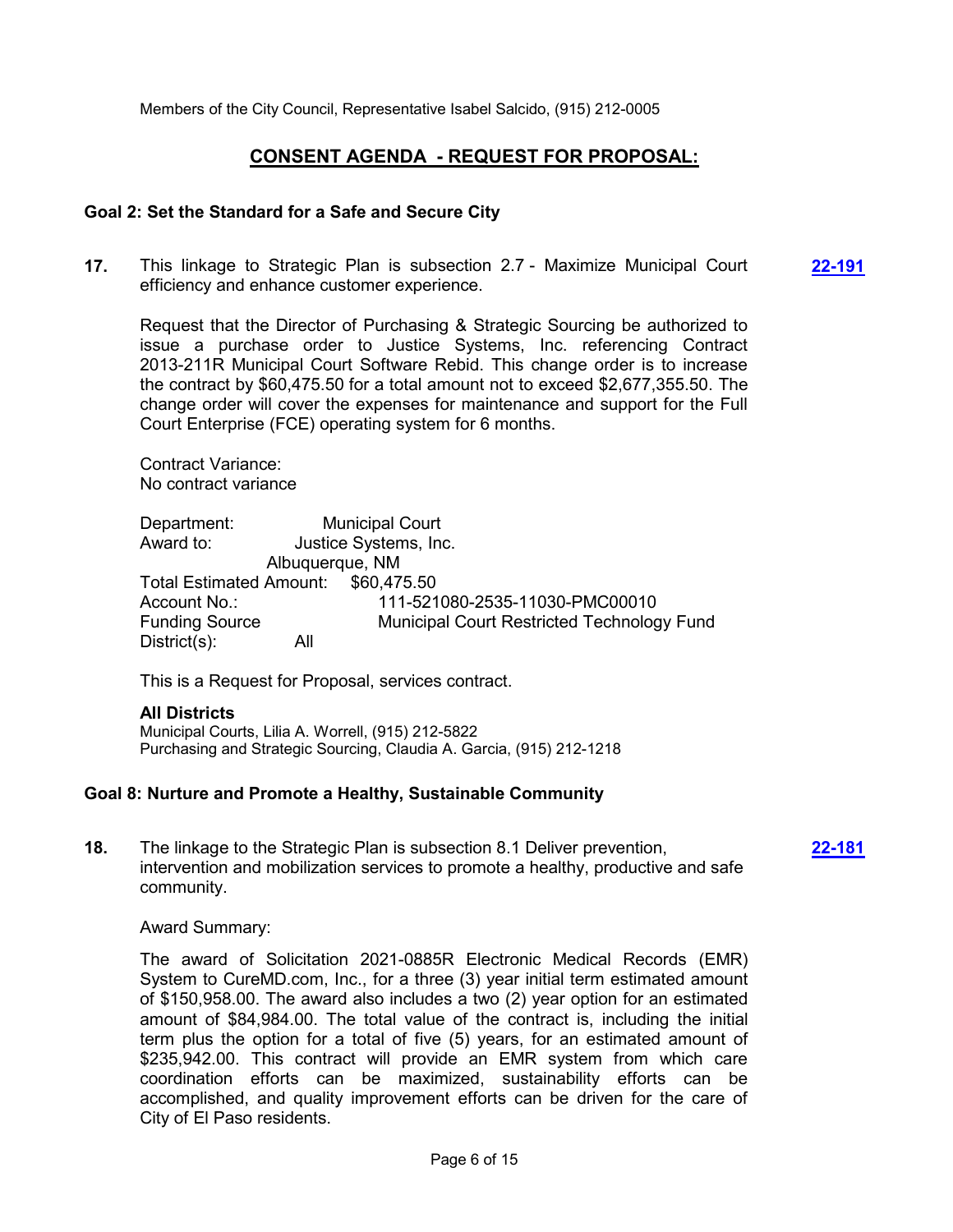Contract Variance:

The difference in cost, based on the comparison from previous contract is as follows: A decrease of \$181,421.60, which represents a 79.36% decrease for the same services.

| Department:                     | <b>Public Health</b>                          |
|---------------------------------|-----------------------------------------------|
| Award to:                       | CureMD.com, Inc.                              |
|                                 | New York, NY                                  |
| $Item(s)$ :                     | All                                           |
| Initial Term:                   | Three (3) years                               |
| Option to Extend:               | Two (2) years                                 |
| <b>Annual Estimated Amount:</b> | \$65,974.00 Year 1                            |
|                                 | \$42,492.00 Years 2 - 5                       |
| Initial Term Estimated Amount:  | \$150,958.00 (3 years)                        |
| <b>Option to Extend Amount:</b> | \$84,984.00 (2 years)                         |
| <b>Total Estimated Award:</b>   | \$235,942.00 (5 years)                        |
| <b>Funding Source:</b>          | <b>General Funds and Public Health Grants</b> |
| Accounts:                       | 341-522020-1000-41170                         |
|                                 | 341-522020-2140-41262-G412245                 |
| $District(s)$ :                 | All                                           |

This is a Request for Proposals (RFP), requirements contract.

The Purchasing & Strategic Sourcing and Public Health Departments recommend award as indicated to CureMD.com, Inc., the highest ranked proposer based on evaluation factors established for this procurement. In accordance with this award the City Manager or designee is authorized to exercise future options if needed.

Additionally, it is requested that the City Attorney's Office review and that the City Manager be authorized to execute any related contract documents and agreements necessary to effectuate this award.

#### **All Districts**

Public Health, Angela Mora, (915) 212-6564 Purchasing and Strategic Sourcing, Claudia A. Garcia, (915) 212-1218

# **REGULAR AGENDA - MEMBERS OF THE CITY COUNCIL**

#### **Goal 3: Promote the Visual Image of El Paso**

**19.** Discussion and action to direct the City Manager to create a process to proactively and regularly address illegal dumping and to come back within 75 days to present costs and an implementation strategy.

**[22-214](http://elpasotexas.legistar.com/gateway.aspx?m=l&id=/matter.aspx?key=6678)**

#### **All Districts**

Members of the City Council, Representative Alexsandra Annello, (915) 212-0002 Members of the City Council, Representative Joe Molinar, (915) 212-0004 Members of the City Council, Representative Cissy Lizarraga, (915) 212-0008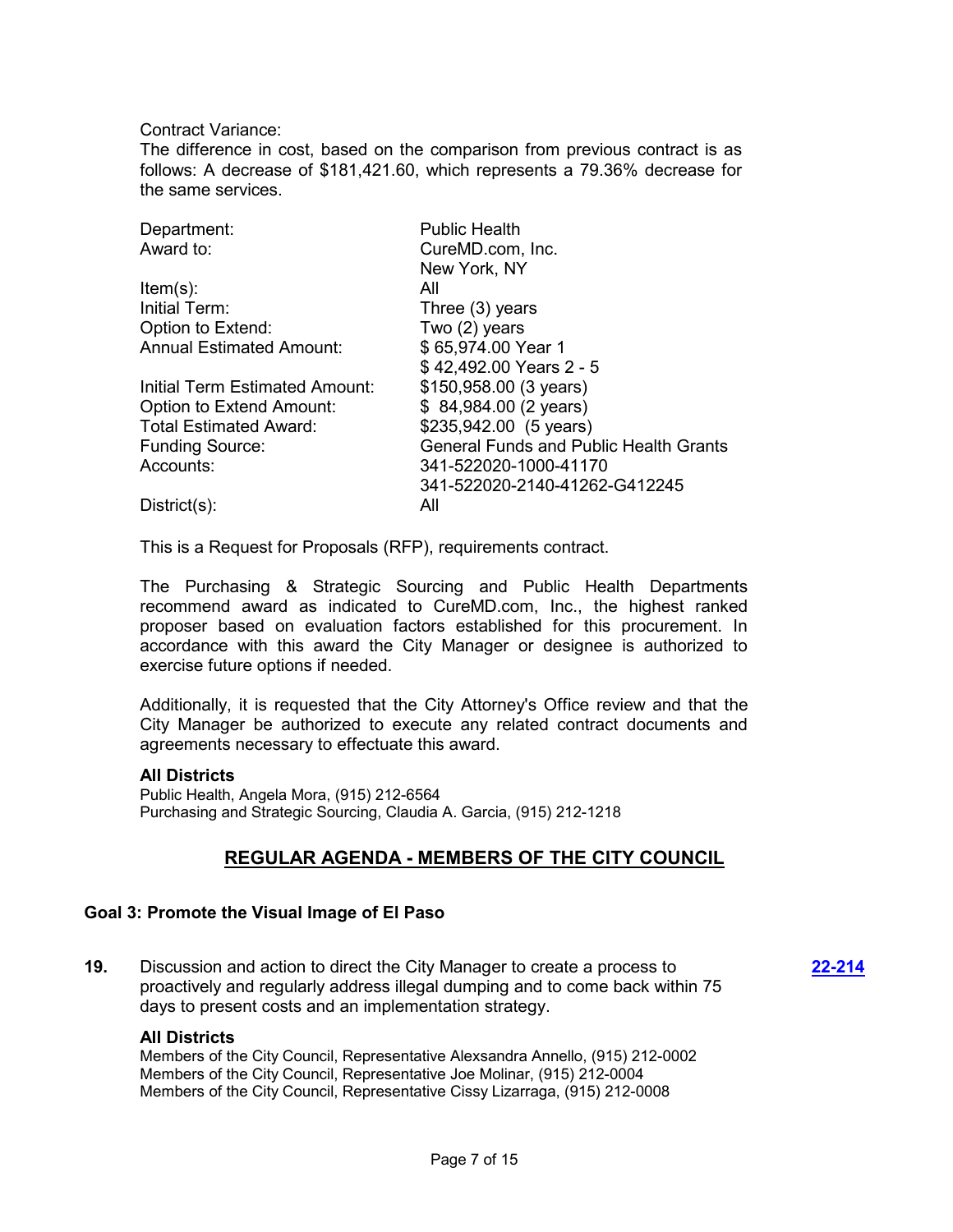## **Goal 6: Set the Standard for Sound Governance and Fiscal Management**

- **20.** Discussion and action on a Resolution to appoint a member to the El Paso Water Utilities Public Service Board of Trustees in the area of expertise of Consumer or Citizen Advocacy as recommended by the El Paso Water Utilities Public Service Board Selection Committee: **[22-58](http://elpasotexas.legistar.com/gateway.aspx?m=l&id=/matter.aspx?key=6522)**
	- · Ranked 1st Marybeth Stevens
	- · Ranked 2nd Luis Rosas
	- · Ranked 3rd Stefani Block Uribarri

[POSTPONED FROM 01-19-2022]

## **All Districts** Members of the City Council, Mayor Oscar Leeser, (915) 212-0021

# **REGULAR AGENDA - OPERATIONAL FOCUS UPDATES**

#### **Goal 6: Set the Standard for Sound Governance and Fiscal Management**

**21.** Budget Update. **[22-170](http://elpasotexas.legistar.com/gateway.aspx?m=l&id=/matter.aspx?key=6634)**

#### **All Districts**

City Manager's Office, K. Nicole Cote, (915) 212-1092

#### **Goal 3: Promote the Visual Image of El Paso**

**22.** Update on the public engagement strategy related to a bond program in alignment with and the implementation of the City's Strategic Plan. **[22-173](http://elpasotexas.legistar.com/gateway.aspx?m=l&id=/matter.aspx?key=6637)**

#### **All Districts**

Capital Improvement Department, Sam Rodriguez, (915) 212-0065

## **CALL TO THE PUBLIC – PUBLIC COMMENT:**

**Call to the Public will begin at 12:00 p.m. Requests to speak must be received by 9:00 a.m. on the date of the meeting. Sixty minutes in total will be devoted for Call to the Public. This time is reserved for members of the public who would like to address the City Council on items that are not on the City Council Agenda.**

**Members of the public may communicate with Council during public comment, and regarding agenda items by calling 1-915-213-4096 or toll free number 1-833-664-9267 at the prompt please enter the following Conference ID: 128-850-626#**

**A sign-up form is available on line for those who wish to sign up in advance of the meeting at: http://legacy.elpasotexas.gov/muni\_clerk/signup\_form.asp**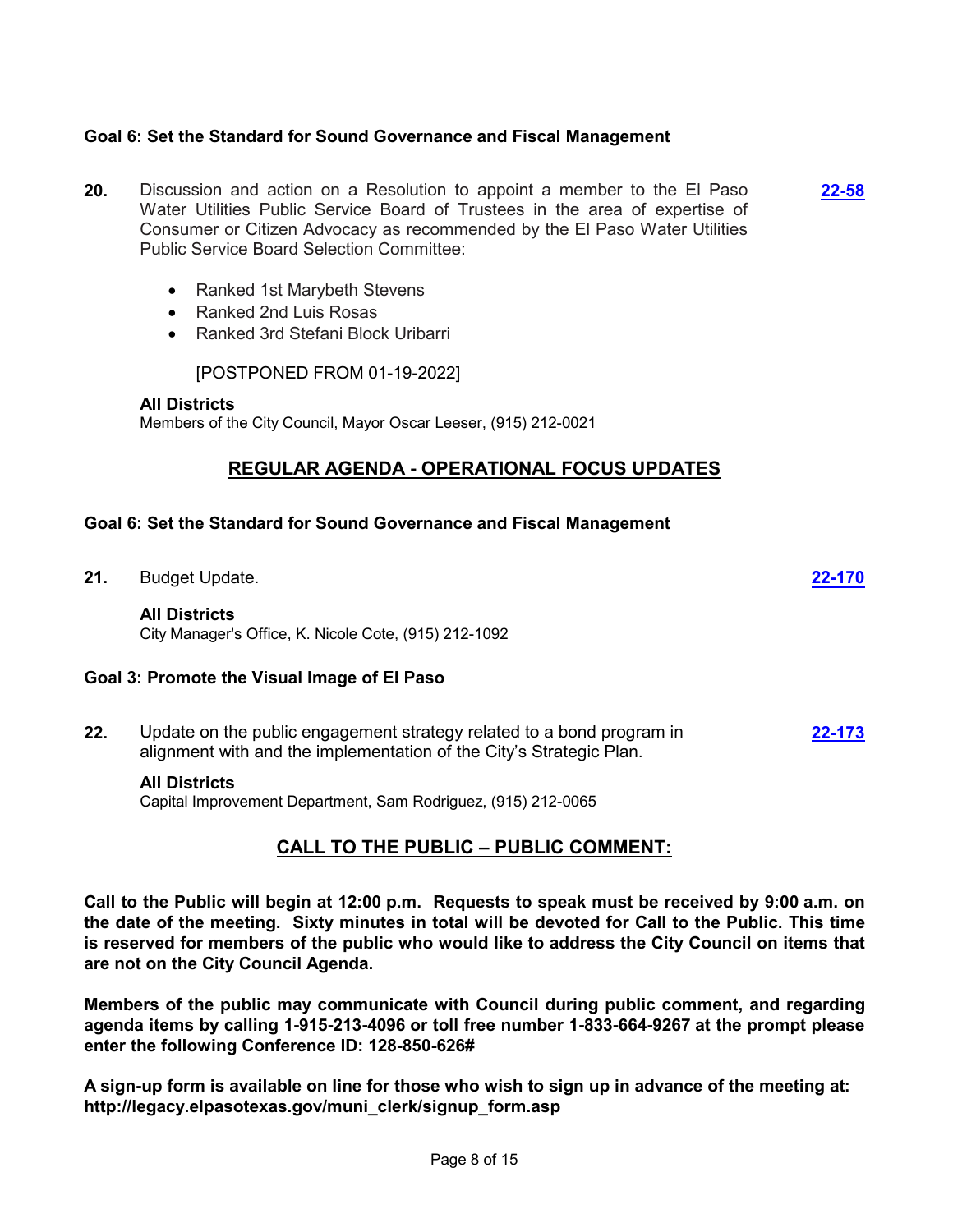# **REGULAR AGENDA - FIRST READING OF ORDINANCES:**

# **INTRODUCTION OF ORDINANCES PURSUANT TO SECTION 3.9 OF THE EL PASO CITY CHARTER:**

# **Public comment typically is not taken during the first reading of ordinances. Public comments are invited at the date of the scheduled public hearing.**

Public Hearings will be held as part of the regular City Council meeting that begins at approximately 9:00 a.m. All interested persons present shall have an opportunity to be heard at that time. After the public hearings, Council may also delay taking action on Ordinances; no requirement is made by Section 3.9B of the El Paso City Charter to publish any further notice. Copies of all Ordinances are available for review in the City Clerk's office, 300 N. Campbell, Monday through Thursday, 7:00 a.m. to 6:00 p.m.

## **Goal 1: Create an Environment Conducive to Strong, Sustainable Economic Development:**

**23.** An Ordinance authorizing the City Manager to sign the Third Amendment to Ordinance No. 019146, the Contract Of Sale between the City Of El Paso and VTRE Development, LLC to extend the deadline by which the buyer must submit building permit plans; amend the property boundaries to a 29.3651 acre parcel of land generally located at the Southeast Corner of Interstate 10 and Paseo Del Norte, legally described as a portion of Lot 1, Block 1, El Paso West, as filed in Book 57, Page 6 of the plat records of El Paso County, Texas; amend the purchase price to \$12,529,215.48; and extend the closing and termination dates.

**[22-180](http://elpasotexas.legistar.com/gateway.aspx?m=l&id=/matter.aspx?key=6644)**

**[22-176](http://elpasotexas.legistar.com/gateway.aspx?m=l&id=/matter.aspx?key=6640)**

#### **District 1**

Economic and International Development, Karina Brasgalla, (915) 212-1570 Economic and International Development, Elizabeth Triggs, (915) 212-1619

## **PUBLIC HEARING WILL BE HELD ON MARCH 1, 2022**

## **Goal 2: Set the Standard for a Safe and Secure City**

**24.** An Ordinance amending Title 9 (Health and Safety), Chapter 9.40 (Noise), Section 9.40.020 (Applicability) to clarify the Reasonable Sensibilities Standard; Section 9.40.030 (Sound Level Violations) to clarify the maximum sound level, that sound levels apply to properties producing the noise, and the locations of sound readings; Section 9.40.040 (Vibration) to clarify that Vibration Violations can occur on any affected property; Section 9.40.070 (Penalties) to clarify that the city may seek civil action and penalties of up to \$1,000 per day; Section 9.40.080 (Enforcement) to clarify which departments have authority to enforce; the penalty as provided in Section 9.40.070 of the City Code.

#### **All Districts**

Police, Assistant Chief Peter Pacillas, (915) 212-4308

#### **PUBLIC HEARING WILL BE HELD ON MARCH 1, 2022**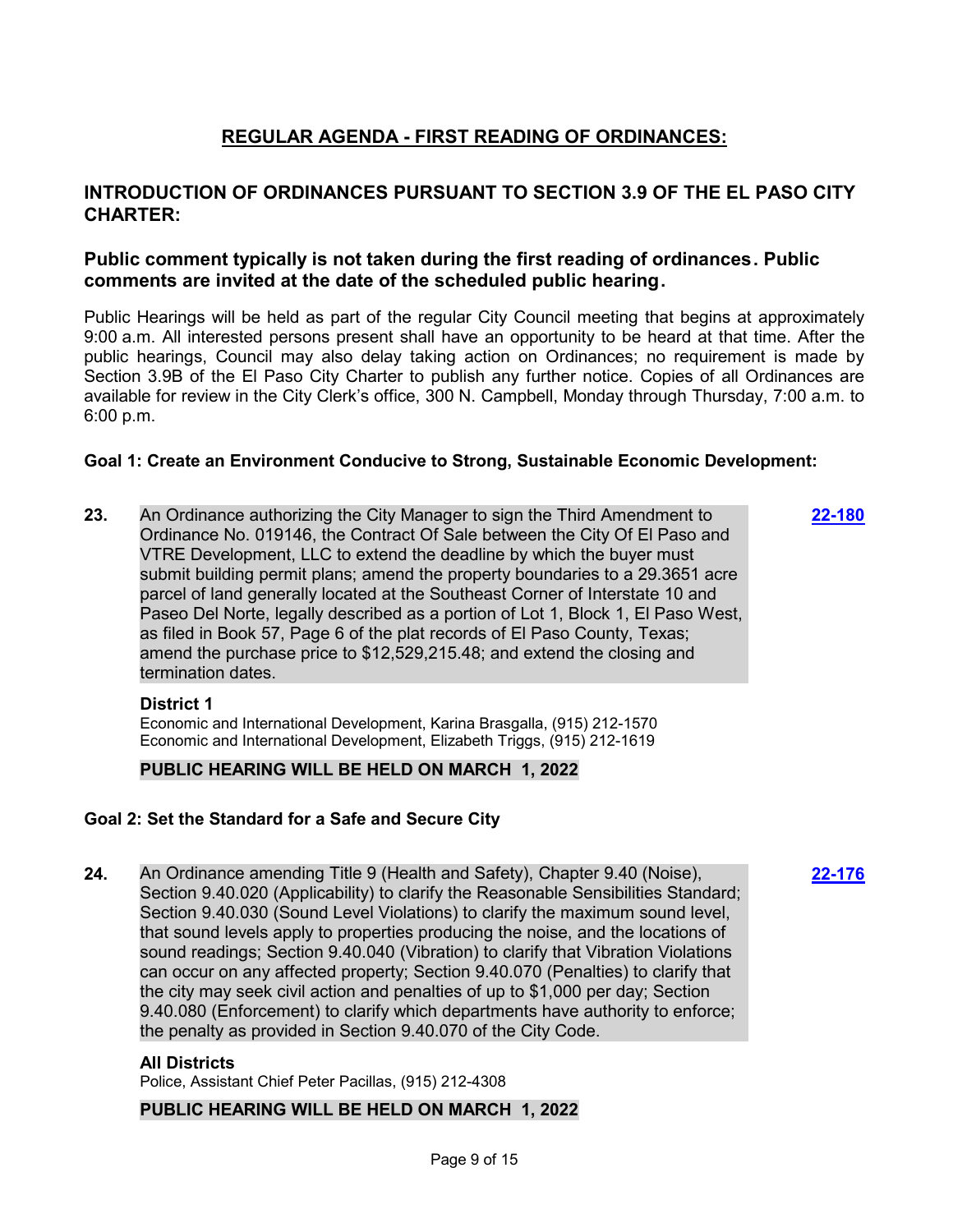### **Goal 3: Promote the Visual Image of El Paso**

**25.** An Ordinance amending Title 5 (Business License and Permit Regulations), Chapter 5.03 (Amplified Sound Permit), Article I (General Provisions), Section 5.03.020 (A) and Section 5.03.020 (E) (Definitions), Article II (Permit Application Process) Section 5.03.040 (B) (3) (Permit Application Processing), Article III (Denial, Suspension, Revocation, and Appeals) Section 5.03.080 (B) (5) and Section 5.03.090 (A) (2), Article IV (Permit Standards), Section 5.03.110 (A) (Permit Standards), Article VI (Violation; Penalty) Section 5.03.130 (C) Violation and adding Section 5.03.130 (E); The penalty as provided in 5.03.130 of the El Paso City Code.

**[22-216](http://elpasotexas.legistar.com/gateway.aspx?m=l&id=/matter.aspx?key=6680)**

### **All Districts**

Planning and Inspections, Philip F. Etiwe, (915) 212-1553 Planning and Inspections, Tony De La Cruz, (915) 212-1589

### **PUBLIC HEARING WILL BE HELD ON MARCH 1, 2022**

# **REGULAR AGENDA – OTHER BIDS, CONTRACTS, PROCUREMENTS:**

### **Goal 4: Enhance El Paso's Quality of Life through Recreational, Cultural and Educational Environments**

**26.** Discussion and action that the City Council approves a deductive change order in the amount of -\$343,430.79 to Arrow Building Corp. for Contract Number 2018-520R New Regional Aquatic Parks: Lost Kingdom & Chapoteo water parks. **[22-175](http://elpasotexas.legistar.com/gateway.aspx?m=l&id=/matter.aspx?key=6639)**

#### **District 2**

Capital Improvement Department, Sam Rodriguez, (915) 212-1845

#### **Goal 7: Enhance and Sustain El Paso's Infrastructure Network**

**27.** The linkage to the Strategic Plan is subsection 7.2 - Improve competitiveness through infrastructure improvements impacting the quality of life. **[22-183](http://elpasotexas.legistar.com/gateway.aspx?m=l&id=/matter.aspx?key=6647)**

#### Award Summary:

Discussion and action on the award of Solicitation 2022-0377 Trowbridge Drive Improvements to J.A.R CONCRETE, INC. DBA J.A.R CONSTRUCTION, INC. for a total estimated award of \$891,196.90. The project consists of street improvements on Trowbridge Drive between Alley East of Pershing Drive and 50 lineal feet from Gateway US-54.

| Department: | Capital Improvement                               |  |
|-------------|---------------------------------------------------|--|
| Award to:   | J.A.R CONCRETE, INC. DBA                          |  |
|             | J.A.R CONSTRUCTION, INC.                          |  |
|             | El Paso, TX                                       |  |
| $Item(s)$ : | Base Bid I, Base Bid II, and Additive Alternate 1 |  |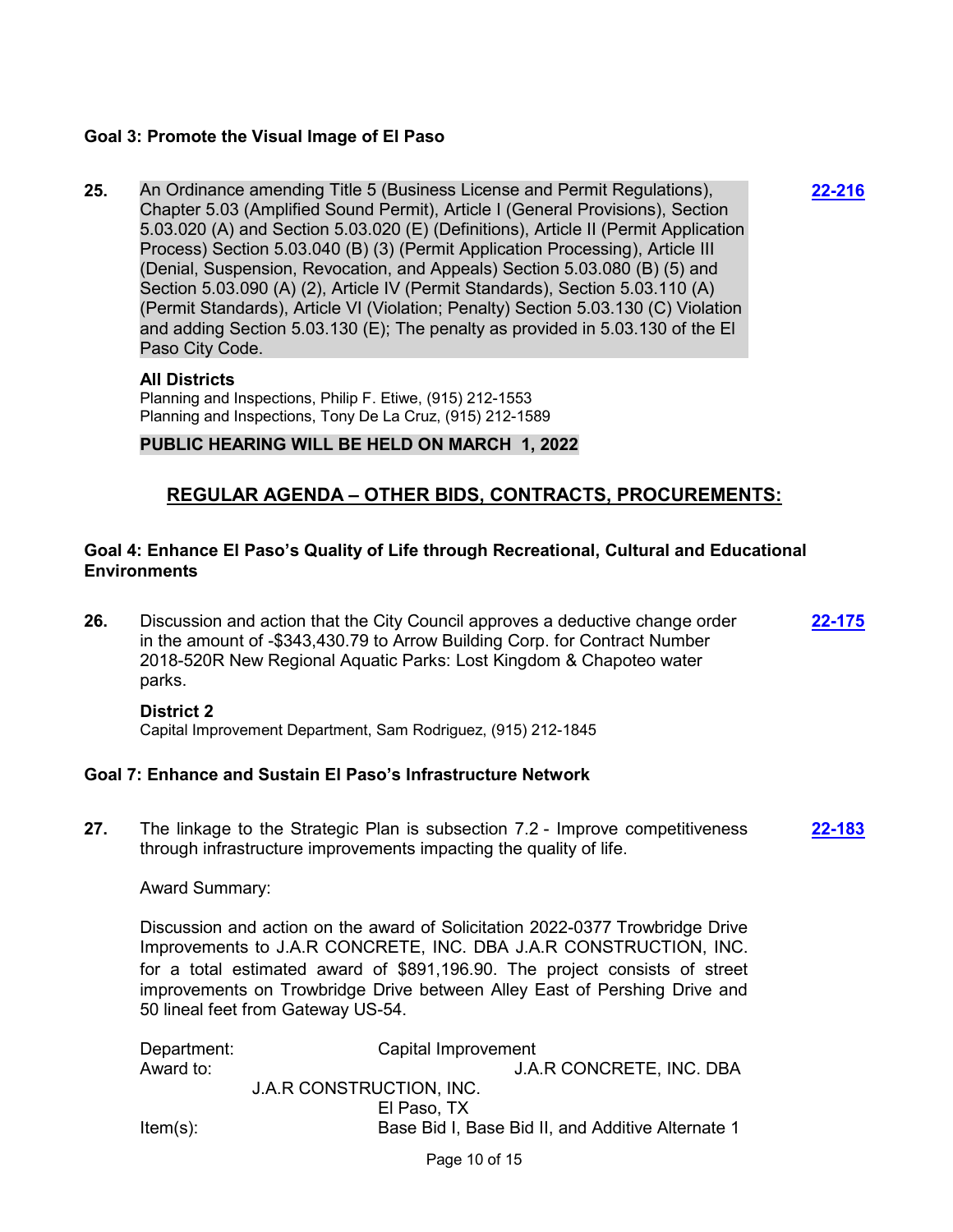| Initial Term:                 | 395 Consecutive Calendar Days                         |
|-------------------------------|-------------------------------------------------------|
| Base Bid I:                   | \$526,683.00                                          |
| Base Bid II:                  | \$250,684.20                                          |
| <b>Additive Alternate 1:</b>  | \$113,829.70                                          |
| <b>Total Estimated Award:</b> | \$891,196.90                                          |
| <b>Funding Source:</b>        | <b>Community Development Block Grant &amp; Street</b> |
|                               | Resurfacing                                           |
| Accounts:                     | 471-2400-71240-580270-G7144CD51                       |
|                               | 532-2560-32040-522270-P22STYR3ART                     |
| $District(s)$ :               | 2                                                     |

This is a Low Bid procurement, unit price contract.

The Purchasing & Strategic Sourcing and Capital Improvement Departments recommend award as indicated to J.A.R CONCRETE, INC. DBA J.A.R CONSTRUCTION, INC., the lowest responsive and responsible bidder and that Del Mar Contracting, Inc. be deemed non-responsible for failure to provide proper documentation a satisfactory performance record.

It is requested that the City Manager be authorized to establish the funding sources and make any necessary budget transfers and execute any and all documents necessary for execution of this award.

Work under this unit price contract is only an estimated value and will be ordered, performed, invoiced, and paid by measured quantity. The actual cost of this contract may be higher or lower than the total estimated value and will be the sum total of unit prices at the end of the contract term.

As a part of this award, upon the review of the City Attorney, the City Engineer may without further authorization from City Council approve contract changes which are necessary for proper execution of the work and carrying out the intent of the project, which are in accordance with applicable law, do not make changes to the prices and are within the appropriate budget.

#### **District 2**

Capital Improvement Department, Sam Rodriguez, (915) 212-0065 Purchasing and Strategic Sourcing, Claudia A. Garcia, (915) 212-1218

**28.** The linkage to the Strategic Plan is subsection 7.2 - Improve competitiveness through infrastructure improvements impacting the quality of life. **[22-190](http://elpasotexas.legistar.com/gateway.aspx?m=l&id=/matter.aspx?key=6654)**

#### Award Summary:

Discussion and action on the award of Solicitation of 2021-1380 General Cleaning Services - Parks and Recreation Facilities to Ace Government Services, LLC for a three (3) year initial term estimated amount of \$3,166,206.00. The award also includes a two (2) year option for an estimated amount of \$2,110,804.00. The total value of the contract is, including the initial term plus the option for a total of five (5) years, for an estimated amount of \$5,277,010.00. This contract will provide General Cleaning Services for City Park and Recreation facilities.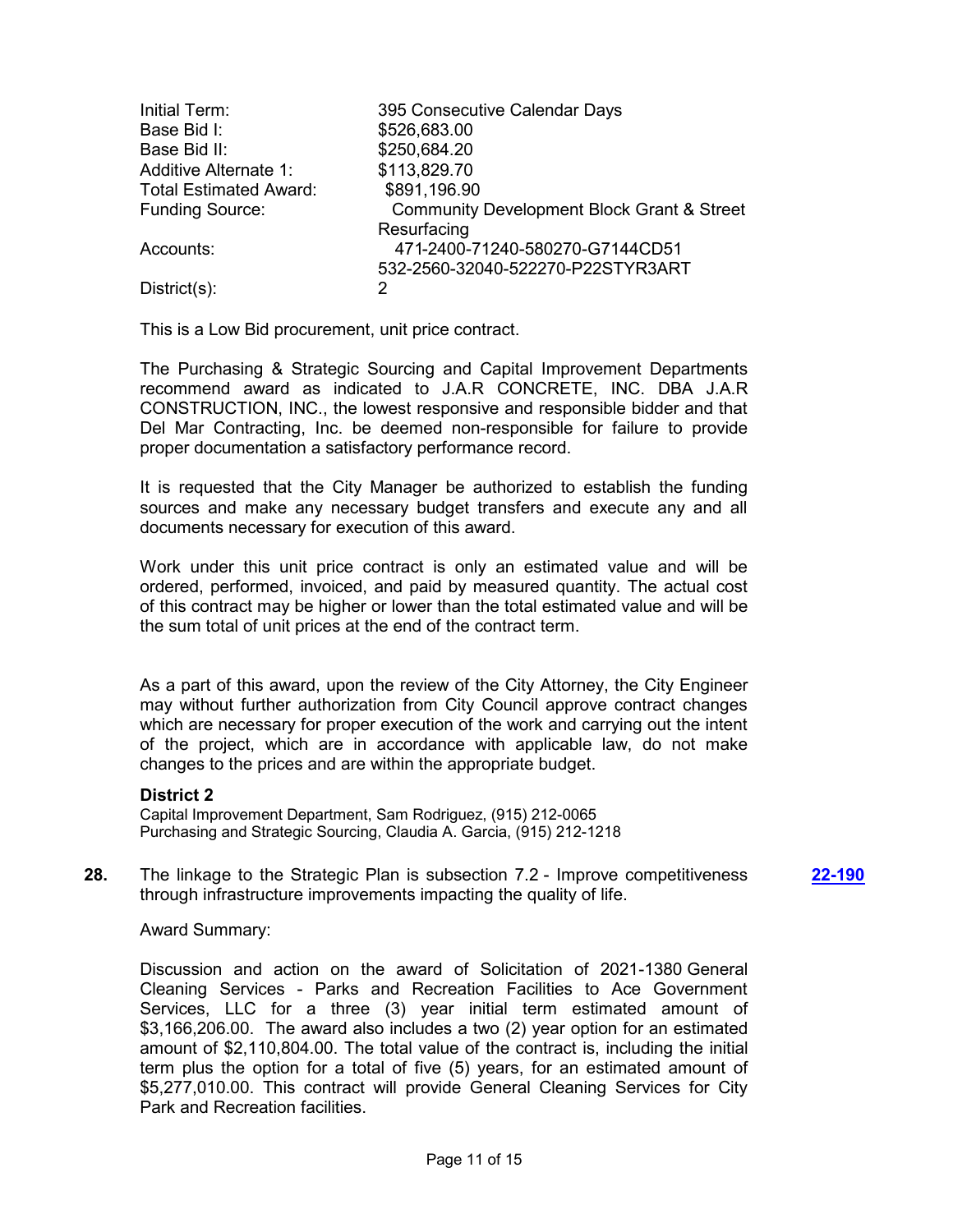Contract Variance:

The difference in price, based on comparison to the previous contract is as follows: An increase of \$522,162.60 for the initial term, which represents a 19.75% increase due to an increase in the number of facilities.

| Department:                    | <b>Parks and Recreation</b>  |
|--------------------------------|------------------------------|
| Vendor:                        | Ace Government Services, LLC |
|                                | El Paso, TX                  |
| $Item(s)$ :                    | All                          |
| Initial Term:                  | 3 years                      |
| Option to Extend:              | 2 years                      |
| <b>Annual Estimated Award:</b> | \$1,055,402.00               |
| Initial Term Estimated Award:  | \$3,166,206.00 (3 years)     |
| <b>Total Estimated Award:</b>  | \$5,277,010.00 (5 years)     |
| Account No.:                   | 451-1000-522060-51230-P5106  |
| <b>Funding Source:</b>         | <b>General Fund</b>          |
| $Distribt(s)$ :                | All                          |

This is a Best Value, services contract.

The Purchasing & Strategic Sourcing and Parks and Recreation Departments recommend award as indicated to Ace Government Services, LLC the bidder offering the best value bid.

In accordance with this award, the City Manager or designee is authorized to exercise future options if needed.

#### **All Districts**

Parks and Recreation, Ben E. Fyffe, (915) 212-1766 Purchasing and Strategic Sourcing, Claudia A. Garcia, (915) 212-1218

## **REGULAR AGENDA – PUBLIC HEARINGS AND SECOND READING OF ORDINANCES:**

#### **Goal 3: Promote the Visual Image of El Paso**

**29.** An Ordinance amending Title 20 (Zoning) Section 20.18.140 (Prohibited Signs) and adding Section 20.18.320 (Mobile Billboards) to allow Mobile Billboards. The penalty being as provided in Section 20.24 of the El Paso City Code. **[22-64](http://elpasotexas.legistar.com/gateway.aspx?m=l&id=/matter.aspx?key=6528)**

#### **All Districts**

Planning and Inspections, Philip F. Etiwe, (915) 212-1553 Planning and Inspections, Raul Garcia, (915) 212-1643

**30.** An Ordinance amending Title 15, (Public Services), Chapter 15.08 (Street Rentals), establishing Section 15.08.160 (Mobile Billboards) of the El Paso City Code to add regulations for Mobile Billboards. The penalty is as provided for in Section 15.08.160 of the El Paso City Code. **[22-65](http://elpasotexas.legistar.com/gateway.aspx?m=l&id=/matter.aspx?key=6529)**

#### **All Districts**

Planning and Inspections, Philip F. Etiwe, (915) 212-1553 Planning and Inspections, Raul Garcia, (915) 212-1643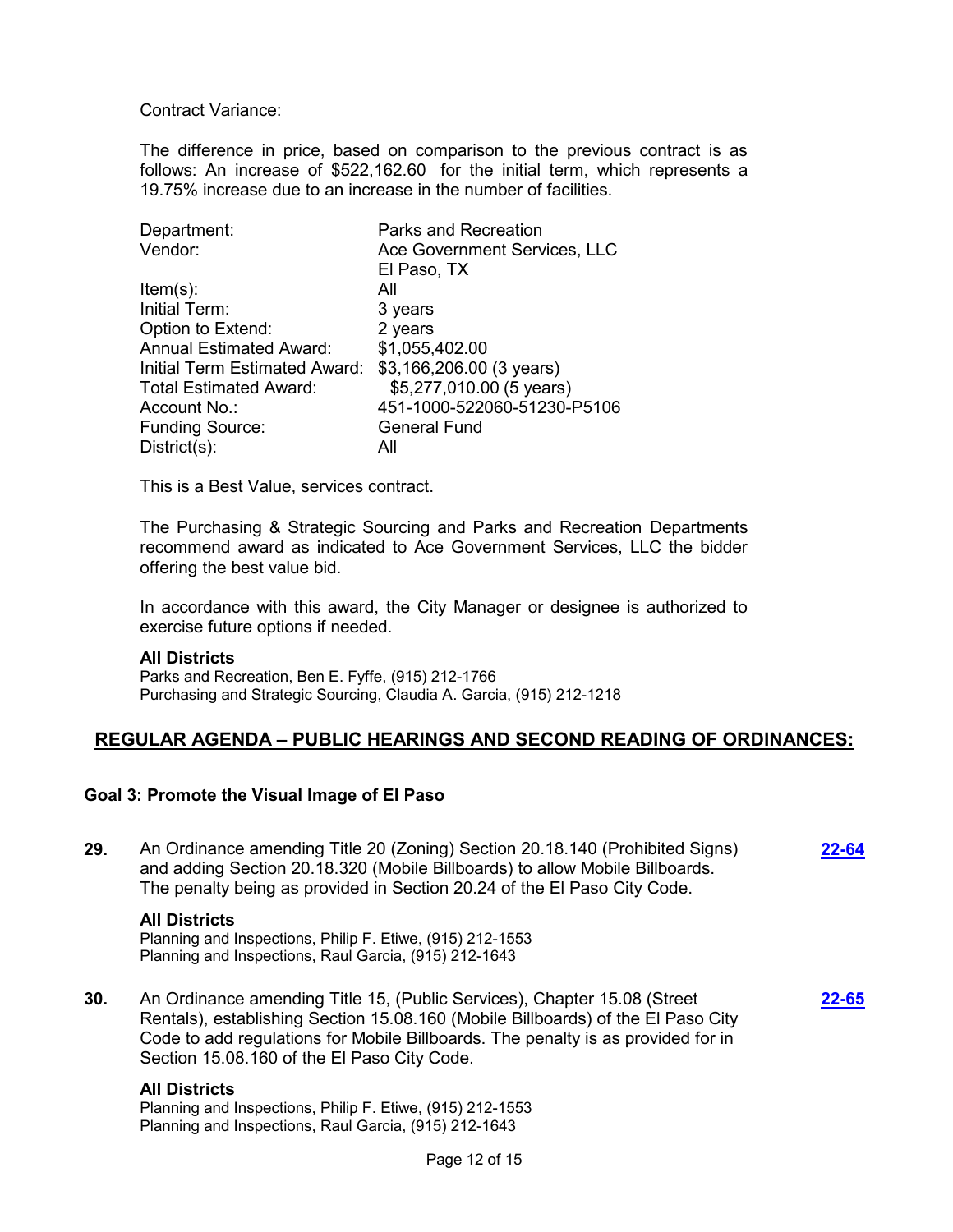# **REGULAR AGENDA - OTHER BUSINESS:**

### **Goal 3: Promote the Visual Image of El Paso**

**31.** Discussion and action on a Resolution amending Schedule C for the City of El Paso FY 2022 Budget Resolution adding the annual fee for a Special Privilege Permit for Mobile Billboards. **[22-169](http://elpasotexas.legistar.com/gateway.aspx?m=l&id=/matter.aspx?key=6633)**

#### **All Districts**

Planning and Inspections, Philip F. Etiwe, (915) 212-1553 Planning and Inspections, Raul Garcia, (915) 212-1643

#### **Goal 1: Create an Environment Conducive to Strong, Sustainable Economic Development**

- **32.** Discussion and action requesting City Council support for the staff recommended project that has been selected to submit for the Rebuilding American Infrastructure with Sustainability and Equity (RAISE) program for the Department of Transportation (DOT) to invest in road, rail, transit and port projects that promise to achieve national objectives. **[22-172](http://elpasotexas.legistar.com/gateway.aspx?m=l&id=/matter.aspx?key=6636) All Districts** Economic and International Development, Anne Guayante, (915) 212-1814 **33.** Discussion and action on a Resolution authorizing the City Manager to enter into an Interlocal Agreement between The University of Texas at El Paso ("University") and City of El Paso ("City") by and through their duly authorized officials, pursuant to the Interlocal Cooperation Act, Article 79.001 et seq., Texas Government Code, for a three (3) year term, whereby the University will, in accordance with the grant it received under the Economic Development Administration's Build to Scale Program provide all program personnel, perform all grant administration, and, via the El Paso Makes consortium, establish and operate an Aerospace and Defense Supply Chain Innovation Network to support growth of El Paso's small and medium aerospace and defense supply chain enterprises; for which the City will pay the University an amount not to exceed \$500,000.00 per year for a maximum compensation not to exceed \$1,500,000.00 over the three year term to serve as a match for the \$1,500,000.00 award granted to the University by the Economic Development Agency's Build to Scale program. **[22-186](http://elpasotexas.legistar.com/gateway.aspx?m=l&id=/matter.aspx?key=6650) All Districts** Economic and International Development, Anne Guayante, (915) 212-1814 Economic and International Development, Elizabeth Triggs, (915) 2512-1619
- **34.** Discussion and action on the presentation related to the sale of land by Fort Bliss.

**[22-192](http://elpasotexas.legistar.com/gateway.aspx?m=l&id=/matter.aspx?key=6656)**

## **All Districts**

Airport, Sam Rodriguez, (915) 212-7301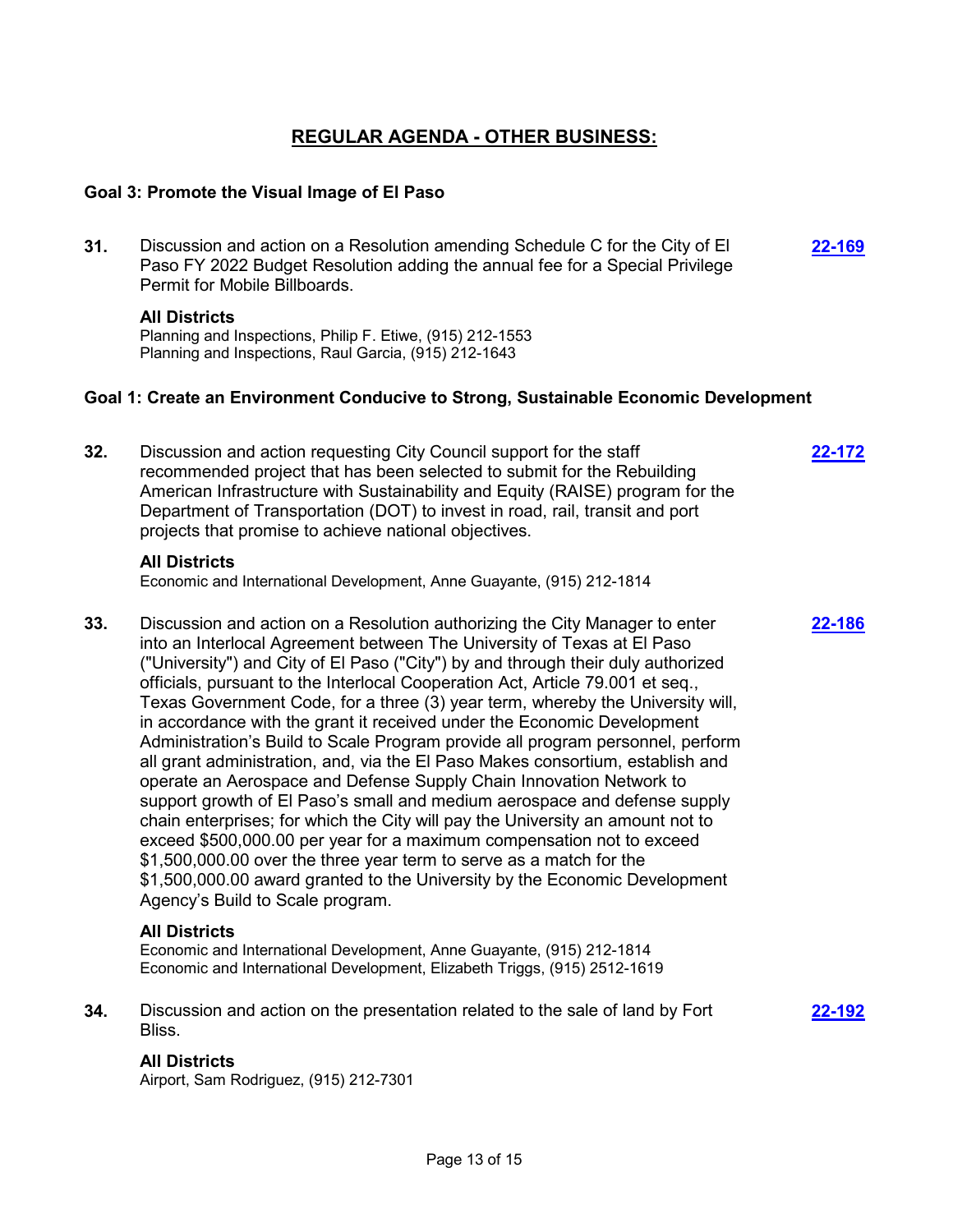## **Goal 2: Set the Standard for a Safe and Secure City**

**35.** Discussion and action that the City Manager, or designee, be authorized to sign an Agreement for Professional Services by and between the CITY OF EL PASO and COUNTRYMAN & CO. ARCHITECTURE a Texas professional limited liability local company, for a project known as "EL PASO POLICE DEPARTMENT HEADQUARTERS DESIGN-BUILD OWNERS REPRESENTATIVE" for an amount not to exceed TWO MILLION FORTY ONE THOUSAND THREE HUNDRED NINETY EIGHT AND 13/100 DOLLARS (\$2,041,398.13) and that the City Manager, or designee, be authorized to establish the funding sources, make any necessary budget transfers, execute any and all documents necessary for the execution of the Agreement, and to execute any contract amendments that do not impact the funding amount. **[22-184](http://elpasotexas.legistar.com/gateway.aspx?m=l&id=/matter.aspx?key=6648)**

#### **District 4**

Capital Improvement Department, Sam Rodriguez, (915) 212-1845

### **Goal 4: Enhance El Paso's Quality of Life through Recreational, Cultural and Educational Environments**

**36.** Discussion and action to approve a Resolution to authorize the City Manager or a designee to enter into contracts and amendments to contracts to carry out the 2022 Public Art Plan. **[22-189](http://elpasotexas.legistar.com/gateway.aspx?m=l&id=/matter.aspx?key=6653)**

#### **All Districts**

Museums and Cultural Affairs, Ben Fyffe, (915) 212-1766

#### **Goal 7: Enhance and Sustain El Paso's Infrastructure Network**

- **37.** Discussion and action on a Resolution that the City Manager be authorized to sign a two year On-Call Agreement for Professional Services for Geotechnical and Materials Testing Services in support of the Streets and Maintenance Department on a task by task basis by and between the City of El Paso and each of the following five (5) consultants: **[22-185](http://elpasotexas.legistar.com/gateway.aspx?m=l&id=/matter.aspx?key=6649)**
	- 1. CQC Testing and Engineering, LLC
	- 2. Intertek Professional Services Industries, Inc.
	- 3. LOI Engineers
	- 4. Terracon Consultants, Inc.
	- 5. Wood Environment and Infrastructure Solutions, Inc.

Each On Call Agreement will be for an amount not to exceed Five Hundred Thousand and No/00 Dollars (\$500,000.00). In addition, the City Manager is authorized to establish the funding sources and make any necessary budget transfers and execute any and all documents necessary for execution of each On-Call Agreement.

#### **All Districts**

Capital Improvement Department, Sam Rodriguez, (915) 212-1845